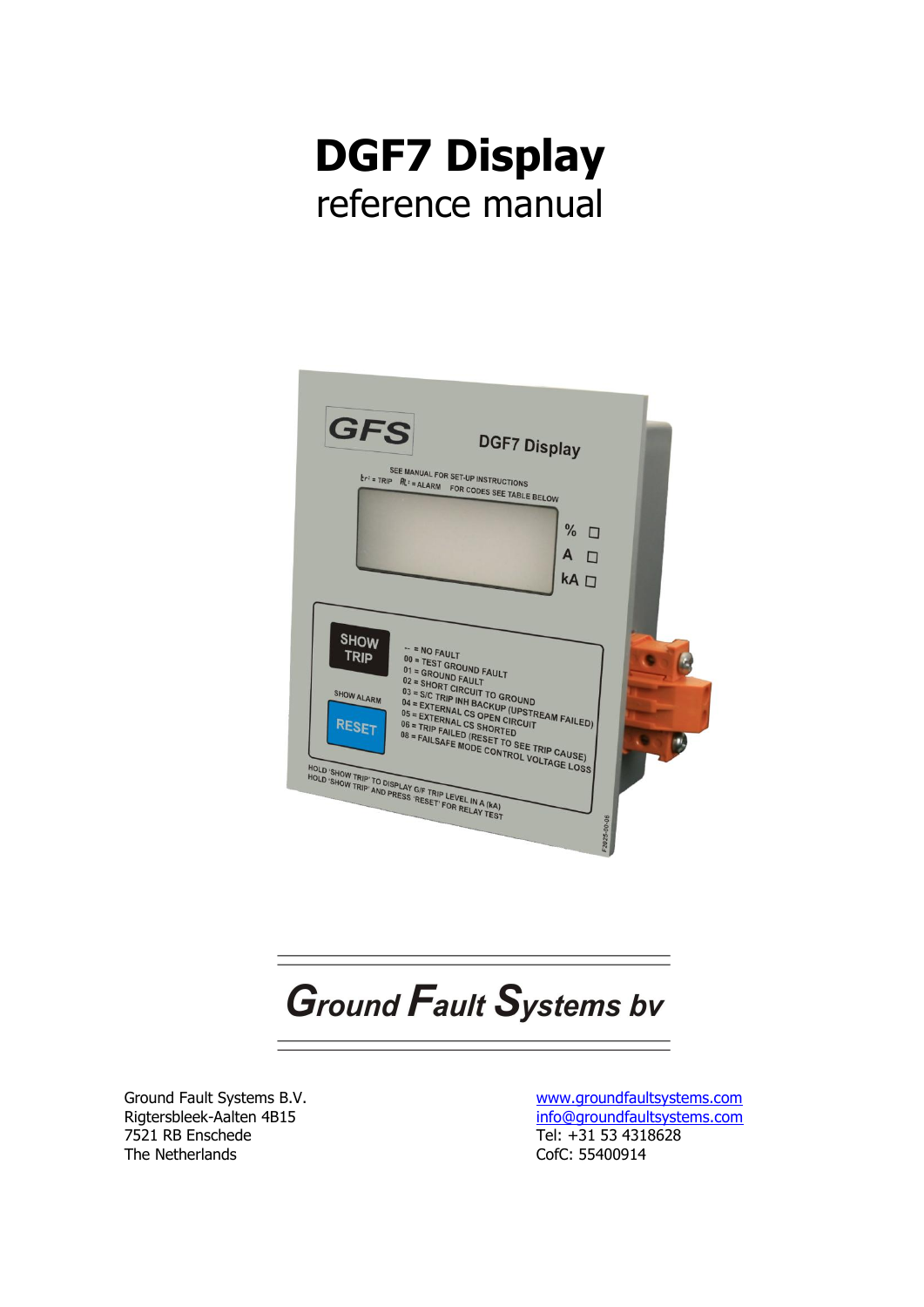| 1.                              | <b>GENERAL DESCRIPTION</b>                                                                                                                                                                                                                                                          | 3                                                                                                                    |
|---------------------------------|-------------------------------------------------------------------------------------------------------------------------------------------------------------------------------------------------------------------------------------------------------------------------------------|----------------------------------------------------------------------------------------------------------------------|
| 2.                              | <b>FUNCTIONALITY</b>                                                                                                                                                                                                                                                                | 4                                                                                                                    |
| 2.1<br>2.2                      | <b>Pushbuttons</b><br>2.1.1 G/F current display<br>2.1.2 G/F Trip Level display<br>2.1.3 Trip code display<br>2.1.4 Trip code display during power down situations<br>2.1.5 Reset function<br>2.1.6 Relay test<br>2.1.7 LCD test<br>2.1.8 Alarm code display<br>Datalink error code | $\overline{4}$<br>$\overline{4}$<br>$\overline{4}$<br>$\overline{4}$<br>5<br>5<br>5<br>5<br>$\overline{6}$<br>6<br>6 |
| З.                              | <b>PARAMETER SETTING</b>                                                                                                                                                                                                                                                            | 7                                                                                                                    |
| 3.1<br>3.2                      | <b>Display Settings</b><br>Display setup procedure                                                                                                                                                                                                                                  | 7<br>7                                                                                                               |
| 4.                              | <b>CONNECTIONS AND PRECAUTIONS</b>                                                                                                                                                                                                                                                  | 8                                                                                                                    |
| 5.                              | <b>TECHNICAL SPECIFICATIONS</b>                                                                                                                                                                                                                                                     | 9                                                                                                                    |
| 5.1<br>5.2<br>5.3<br>5.4        | Serial datalink circuit<br>Terminals<br>Environment<br><b>Mechanical properties</b>                                                                                                                                                                                                 | 9<br>9<br>9<br>9                                                                                                     |
| 6.                              | <b>APPLICABLE STANDARDS</b>                                                                                                                                                                                                                                                         | 10                                                                                                                   |
| 7.                              | <b>TABLES AND FIGURES</b>                                                                                                                                                                                                                                                           | 11                                                                                                                   |
| 7.1<br>7.2<br>7.3<br>7.4<br>7.5 | Table 1 - DGF7-3 dipswitch settings<br>Table 2 - DGF7 Display settings versus current read-out<br>Table 3 - Trip codes<br>Figure 1 - Typical Field Connection using DGF7-3 with built-in core balance, remote reset<br>and DGF7 Display.<br>Figure 2 - Dimensions DGF7 Display      | 11<br>12<br>13<br>14<br>15                                                                                           |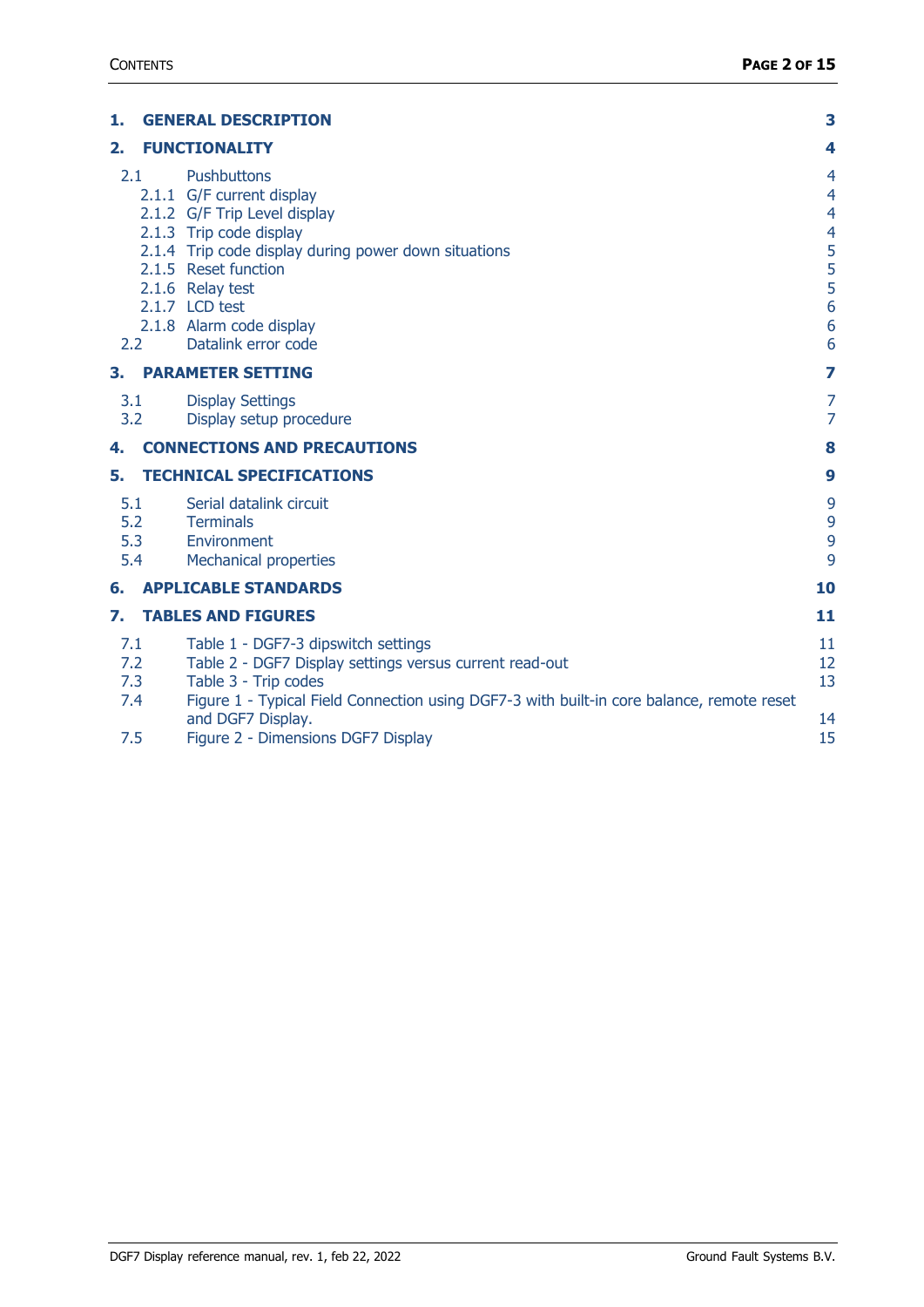## <span id="page-2-0"></span>**1. GENERALDESCRIPTION**

The DGF7 Display is a door mounted self powered operator interface to be used in conjunction with the DGF7-3 Ground Fault (G/F) protection system. It has a four digit LCD panel that normally shows the magnitude of residual current flowing to ground as it is measured by the DGF7-3. If a trip occurred and the ground fault current has been removed, the display will show, in flashing mode, the measured current just prior to the trip. The two integrated pushbuttons also allow for other data to be accessed, such as trip codes, the G/F Trip Level as it is set by means of dipswitches on the DGF7-3, and various parameters inside the display itself that modify its behaviour.

The DGF7 Display has settable parameters to enable the user to tailor the DGF7 Display to their needs, Relay Test on/ off, G/F Current Display Mode ('%', 'A' and 'kA') and CS Configuration.

The G/F Current Display Mode is a 'real world', auto-ranging, readout in relative or absolute mode for different current sensors.

When the DGF7-3 G/F protection system loses control voltage, the DGF7 Display memorises the actual trip state, which remains accessible to the operator by pressing the 'SHOW TRIP' button. This feature is especially useful when pulse tripping a breaker that also supplies control voltage to the DGF7-3 G/F protection system.

The pushbuttons can also be used to test the segments of the LCD and to invoke a relay test on the DGF7-3.

The display is connected to the DGF7-3 base unit using a single twisted pair of wires. No separate power supply is needed.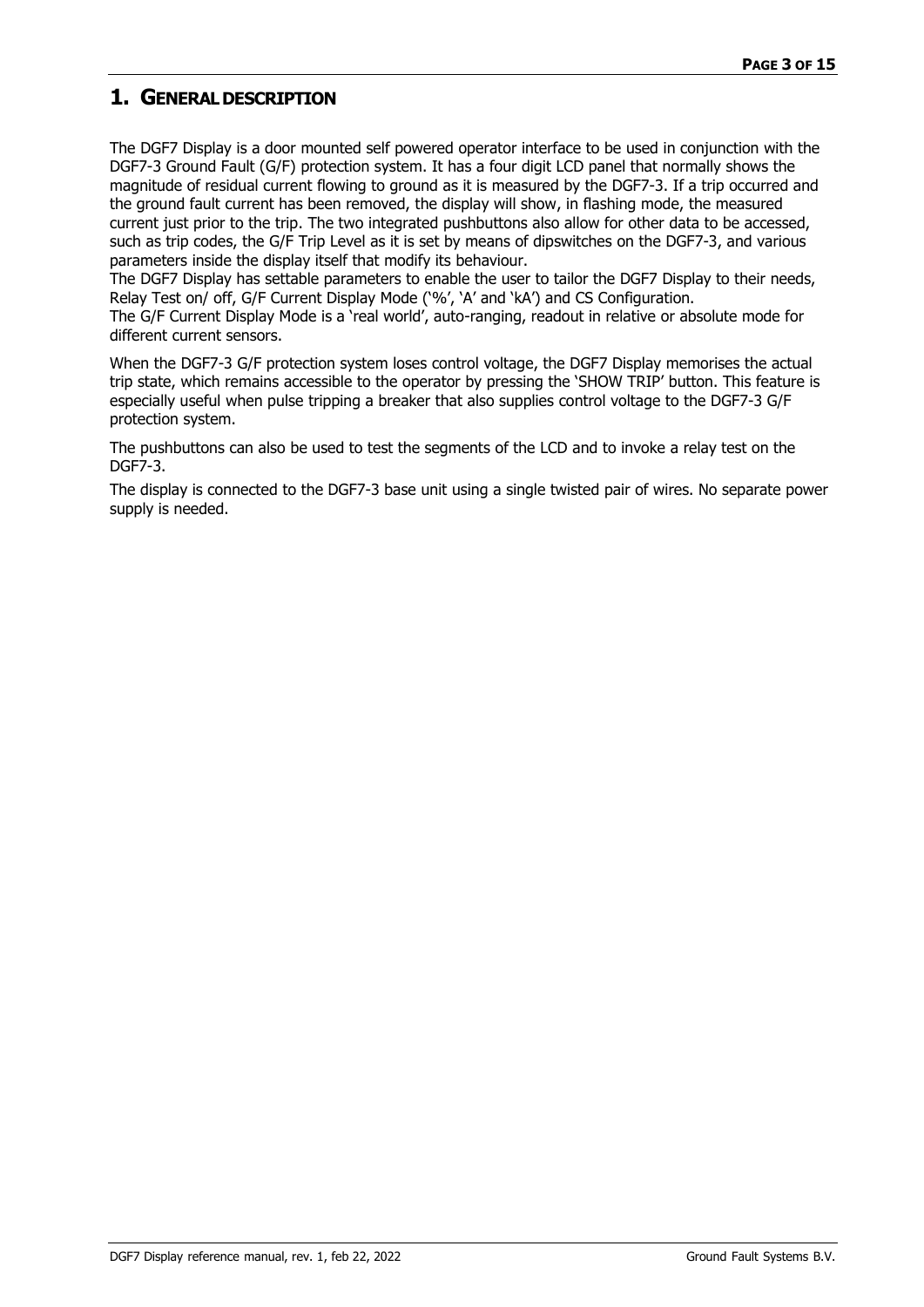# <span id="page-3-0"></span>**2. FUNCTIONALITY**

#### <span id="page-3-1"></span>**2.1 Pushbuttons**

The DGF7 Display has two pushbuttons, marked 'SHOW TRIP' and 'RESET'. With these two buttons a variety of reading and setting options can be performed.

#### <span id="page-3-2"></span>**2.1.1 G/F current display**

When left untouched (except while in parameter set-up mode, see [section](#page-6-0) 3), the DGF7 Display will always return to showing the current flowing to ground, commonly referred to as 'G/F current'. The user has two options for showing this current:

- Relative format: as a percentage of the G/F Trip Level. The G/F Trip Level is set by means of dipswitches 1, 2 and 3 on the DGF7-3 base unit. It is the intention that the user checks the '%' box on the DGF7 Display's front panel with a marker.
- Absolute format, i.e. in engineering units: A or kA. In this mode the DGF7 Display uses the P4 parameter (see [section](#page-6-0) 3), specifying the CS configuration, to calculate absolute from relative current. It is the intention that the user checks the 'A' or 'kA' box on the DGF7 Display's front panel with a marker, as is appropriate for the selected configuration. Absolute format is the factory default setting.

Normally the system shows the G/F current's actual value, refreshing it every 0,5 seconds. When the DGF7-3 base unit is in a tripped state, with the fault current removed, the value flashes and refers to the situation just prior to trip. If the fault current is still active, the actual value will be displayed.

When the G/F current exceeds the system's measuring range, the display shows  $\partial u t$ , meaning 'Out of range'. Depending on various internal variables, the maximum value that can be represented (whether in relative or absolute format) before resorting to the 'Out of range' indication varies from around 400 to 800 % of the G/F Trip Level.

Back to [Table](#page-11-0) 2.

### <span id="page-3-3"></span>**2.1.2 G/F Trip Level display**

The DGF7 Display is able to show the G/F Trip Level Setting (by holding the 'SHOW TRIP' button longer than 2 seconds). All supported configurations are shown in [table 1.](#page-10-1) For the configurations the user needs to set internal parameter P4 as is detailed in [section 3.](#page-6-0)

#### <span id="page-3-4"></span>**2.1.3 Trip code display**

Pushing the 'SHOW TRIP' button when the G/F current is shown, calls forward the trip code display. If no trip condition is present, the display shows as  $\overline{tr:-}$ . Further operator action lacking, the display will return to G/F current after 2 seconds. If, on the other hand, a trip condition is present, the format becomes  $\frac{tr:xx}{\ln x}$  in which xx is the trip code, indicating the cause of the trip. The xx codes are explained on the front panel of the DGF7 Display. A complete list with more extensive explanations is available in [section](#page-12-0) 7.3. Further operator action lacking, the display will return to G/F current after 10 seconds.

Pushing the 'SHOW TRIP' button again while the  $tr:xx$  trip code is on the display makes the display return to G/F current instantaneously.

Pressing the 'RESET' button while the  $\frac{tr:xx}{\ln x}$  trip code is on the display, is interpreted as a request to reset the trip. Both the trip relay and the trip registration will be reset IF possible. During reset action the display will show a moving dot, then show the  $tr:$ -- format of the trip code and return to G/F current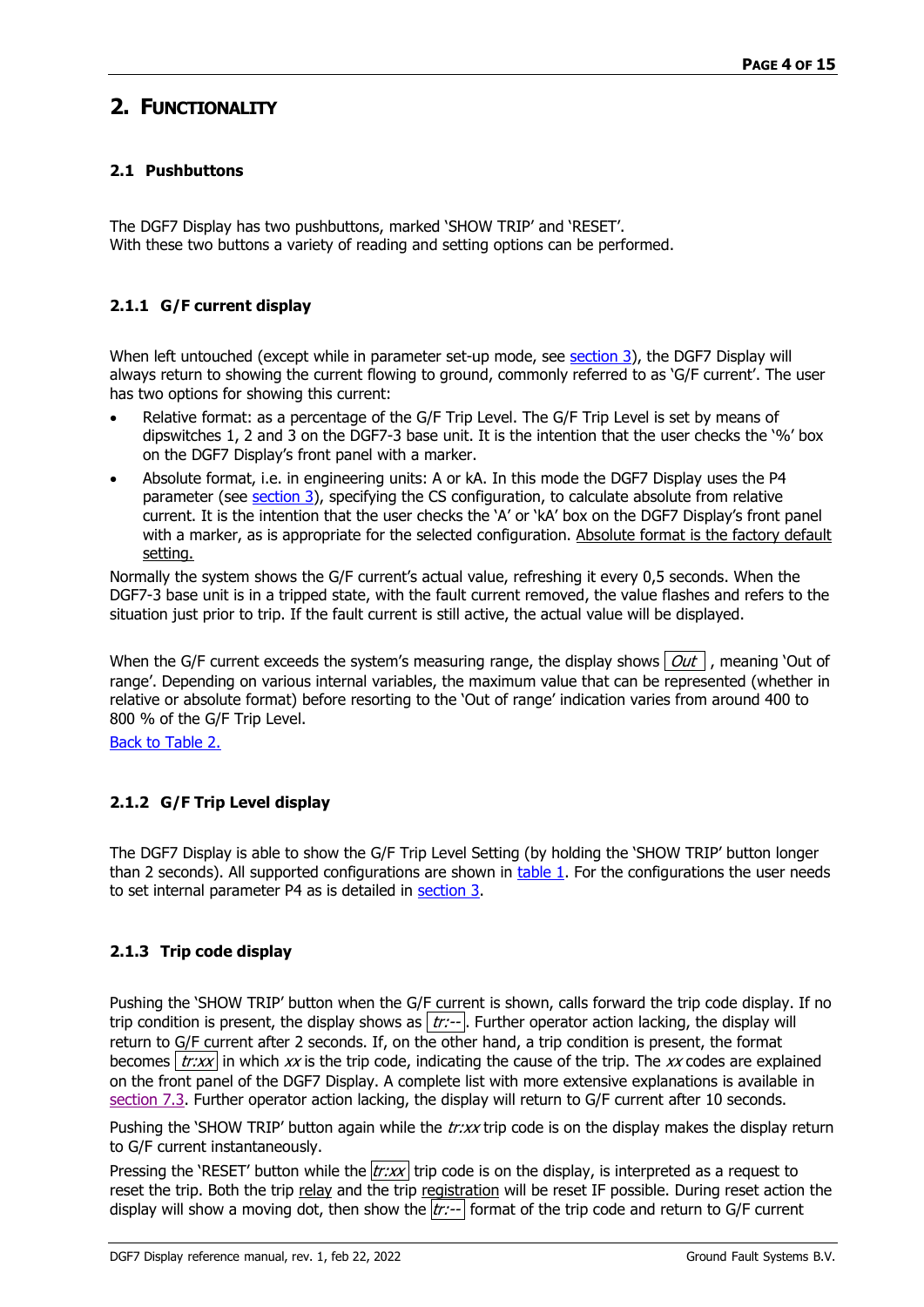2 seconds later. Note however, that if at the time of reset a different trip was already lurking, the old trip registration will clear giving way to the new one, and the trip relay will remain activated without glitches.

Resetting a trip will be refused if the cause of the trip has not cleared yet. In that case the display will show a 1,5 seconds message '---', then return to the trip code. Of course one should first clear the fault in the field that caused the current increase in the first place before resetting, or else the DGF7-3 will reset its relay and trip out immediately again.

Resetting of the trip relay is meaningless if dipswitches 7 and 8 on the DGF7-3 base unit are set for Pulsed Relay Operating Mode. However, the registration of the trip behaves as described above in conjunction with the 'RESET' pushbutton.

#### <span id="page-4-0"></span>**2.1.4 Trip code display during power down situations**

When the DGF7-3 base unit loses control voltage, it sends out trip status information on its datalink before shutting down. The DGF7 Display receives this information, stores it in memory and then shuts down itself, which shows by the LCD panel blanking.

Thanks to a built-in backup power source the trip information can be retrieved for at least ten hours after loss of control voltage. Pressing the 'SHOW TRIP' button will bring forward the trip code display as it was described above, revealing whether or not the system was tripped at the loss of control voltage, and if so, what was the cause of the trip-out. The information remains visible until the pushbutton is released or backup power is exhausted.

This feature is useful when pulse tripping a breaker that also supplies control voltage to the G/F protection system. Especially when several systems control one single breaker (with their relay contacts in parallel), which prevents the user from having to figure out which of them caused a given trip without having live systems anymore.

For as long as control voltage remains absent, no other functionality than the one described here is available.

The memorised trip information will reset automatically when control voltage is restored. If the DGF7-3 is still in a tripped state, the Display will first show  $|tr:xx|$ , than  $|-$ - and finally  $|0,000|$  or the actual G/F current value. The previous trip value is lost.

#### <span id="page-4-1"></span>**2.1.5 Reset function**

The DGF7 Display can be used to reset the DGF7-3 after a trip occurred. A reset will only be granted if the cause of the trip is not present anymore.

To reset the DGF7-3:

- Press the 'SHOW TRIP' button to read the trip cause.
- Press the 'RESET' button to reset the indicated trip, the LCD shows a moving dot, followed by  $|tr:-|$ , then goes back to normal current read-out.

If the cause of the trip is cleared but another one is lurking, then pressing the 'RESET' button will reset the trip indication on the LCD and the new trip code is shown. The relay of the DGF7-3 however will remain in the trip state, without glitches.

#### <span id="page-4-2"></span>**2.1.6 Relay test**

Keeping the 'SHOW TRIP' button pressed and then pressing the 'RESET' button invokes a test, which switches an AC voltage onto the CS sensor input of the DGF7-3 base unit's built-in processor. The voltage is scaled to simulate a residual current of 1,5 – 3 times the G/F Trip Level setpoint. The base unit will trip on G/F after the delay defined on its dipswitches (plus 0,4 s).

The trip code  $|tr:00|$  is called forward by pressing the 'SHOW TRIP' button. The 'RESET' button can then be pushed to reset the trip. You cannot reset without first pressing the 'SHOW TRIP' button.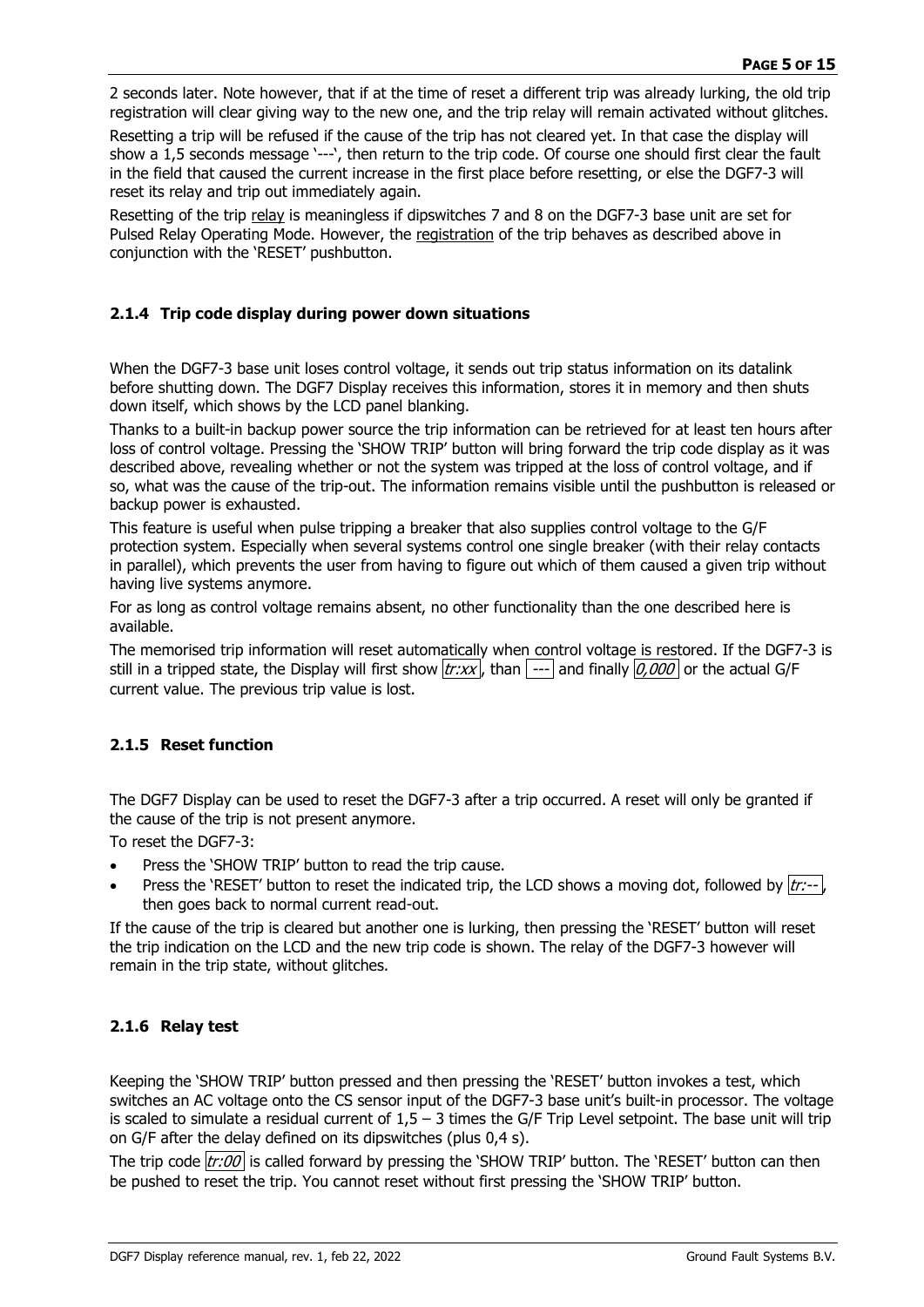By means of parameter P2 the relay test feature can be switched off, so as not to allow for personnel to cause inadvertent trips from a door mounted operator interface.

Tests can still be started from the DGF7-3 base unit.

If one tries to start a test while the feature is switched off, the display will show a 1,5 seconds message 'OFF'. If one tries to start a test while the system is already tripped, the display will show a 1,5 seconds message '---'. See [chapter 3](#page-6-0) for the parameter settings.

#### <span id="page-5-0"></span>**2.1.7 LCD test**

The LCD panel can be tested at all times by keeping the 'RESET' button pressed longer than 2 seconds. All segments of the LCD panel will turn on, displaying  $8.8.8.8$  until the pushbutton is released.

#### <span id="page-5-1"></span>**2.1.8 Alarm code display**

The current version of the DGF7-3 has no alarm functions. The display will show  $AL:-$  if the 'SHOW ALARM'/ 'RESET' button is pressed.

#### <span id="page-5-2"></span>**2.2 Datalink error code**

At the moment only one error code is used:  $E:04$ .

The DGF7 Display does not receive data via the datalink. This code may be seen for a few seconds when the base unit is powered down.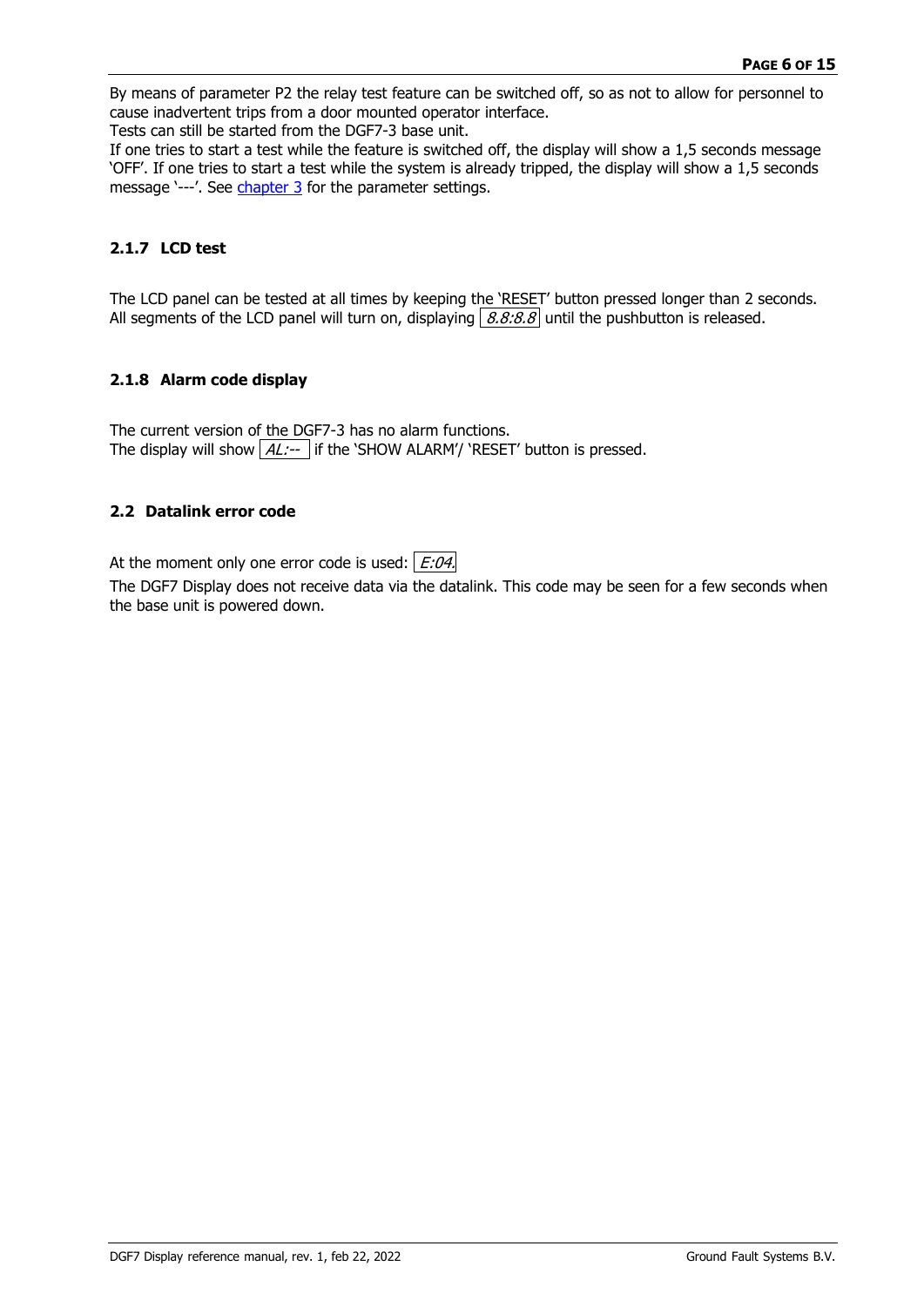## <span id="page-6-0"></span>**3. PARAMETERSETTING**

#### <span id="page-6-1"></span>**3.1 Display Settings**

Five settable parameters stored in non-volatile memory enable the user to tailor the DGF7 Display to their needs. However, to discourage unauthorised manipulation, parameters can only be changed by going through the procedure outlined in [section 3.2.](#page-6-2)

| Param.             | <b>Description</b>                                 | <b>Values</b>                                                                                                                                                                         |
|--------------------|----------------------------------------------------|---------------------------------------------------------------------------------------------------------------------------------------------------------------------------------------|
| P <sub>1</sub>     | Alarm Reset Style                                  | Standard style; pressing 'RESET' resets the alarm<br>0<br>relay and registration only if the alarm is manually<br>resettable and the cause has cleared                                |
|                    |                                                    | Not used in this configuration<br>1                                                                                                                                                   |
| P <sub>2</sub>     | Start Relay Test<br>Control                        | Start test capability (from the DGF7 Display) is<br>0<br>switched on                                                                                                                  |
|                    |                                                    | Start test capability is switched off;<br>1                                                                                                                                           |
| P <sub>3</sub>     | G/F Current<br>Display Mode                        | Relative mode: G/F Current is displayed as a<br>0<br>percentage of the G/F Trip Level that is set on the<br>DGF7-3 dipswitches; please check the '%' box on<br>the front panel $1$    |
|                    |                                                    | 1 Absolute mode: G/F Current is displayed in A or kA,<br>as is applicable. If a 5000:5 interposing CT is used,<br>check the 'kA' box on the front panel $1$                           |
| P4                 | CS Configuration<br>See table 2                    | Internal/External 500:1 CS or Interposing 5000:5 CT<br>0<br>External 1000:1 CS<br>1.<br>External 2000:1 CS<br>$\mathcal{P}$<br>External 10.000:1 CS<br>3<br>Interposing 500:5 CT<br>4 |
| <b>P5</b>          | Alarm<br>annunciation<br>status of this<br>display | This display is not regarded as an alarm<br>0<br>annunciating output.<br>Not used in this configuration<br>1                                                                          |
| ◆ Factory settings |                                                    |                                                                                                                                                                                       |

 $<sup>1</sup>$  Use a waterproof marker.</sup>

#### <span id="page-6-2"></span>**3.2 Display setup procedure**

Five settable parameters stored in non-volatile memory enable the user to tailor the DGF7 Display to their needs. However, to discourage unauthorised manipulation, parameters can only be changed by going through a procedure.

Contact us at [info\(@\)groundfaultsystems.com](mailto:info@groundfaultsystems.com) for the procedure or look in the paper manual included with the unit.

Back to [Functionality.](#page-3-0) [Back to G/F Trip Level Display.](#page-3-3) [Back to Relay Test.](#page-4-2)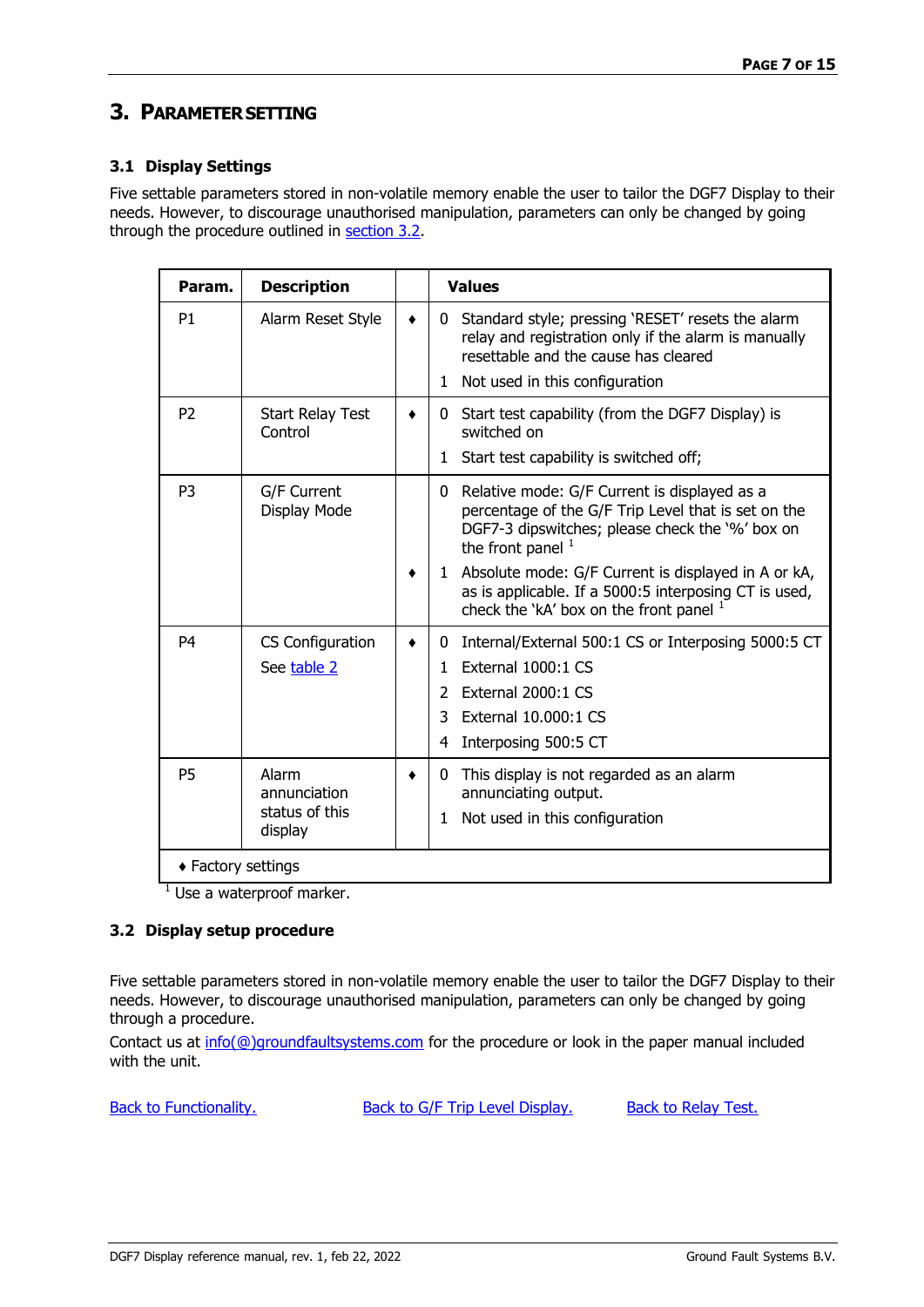## <span id="page-7-0"></span>**4. CONNECTIONS AND PRECAUTIONS**

Please consult the following checklist when applying the DGF7 Display.

- 1. Place the DGF7 Display on the door or front panel of the clean dry enclosure that accommodates the DGF7-3 G/F Protection Unit it is connected to. The panel cut-out is a rectangle measuring 85 mm vertically, and 70 mm horizontally. Use the U-shaped mounting bracket coming with the unit to clamp it onto the panel.
- 2. The two connections to the DGF7 Display are by means of screw clamp pull-apart terminals. Terminals will accept 0,5-2,5 mm<sup>2</sup>, 20-14 AWG solid or stranded conductors. The user may want to identify the following terminals as indicated on the display's product label:
	- S1 for connecting the datalink from the DGF7-3 (Signal plus 5V)
	- C for connecting the datalink from the DGF7-3 (Common)
- 3. For good EMC behaviour it is important (as in any installation) to run all wiring, especially if unshielded, close along the chassis or in metal ducts, avoiding excess lengths.
- 4. If the distance between the Display and the DGF7-3 exceeds 1 m, shielded cable is recommended. The shield must be connected to chassis ground by means of a clamp, at the DGF7-3 side, where the FB terminal is bonded to chassis ground. From the clamp to the DGF7-3 terminals the wires can be left unshielded.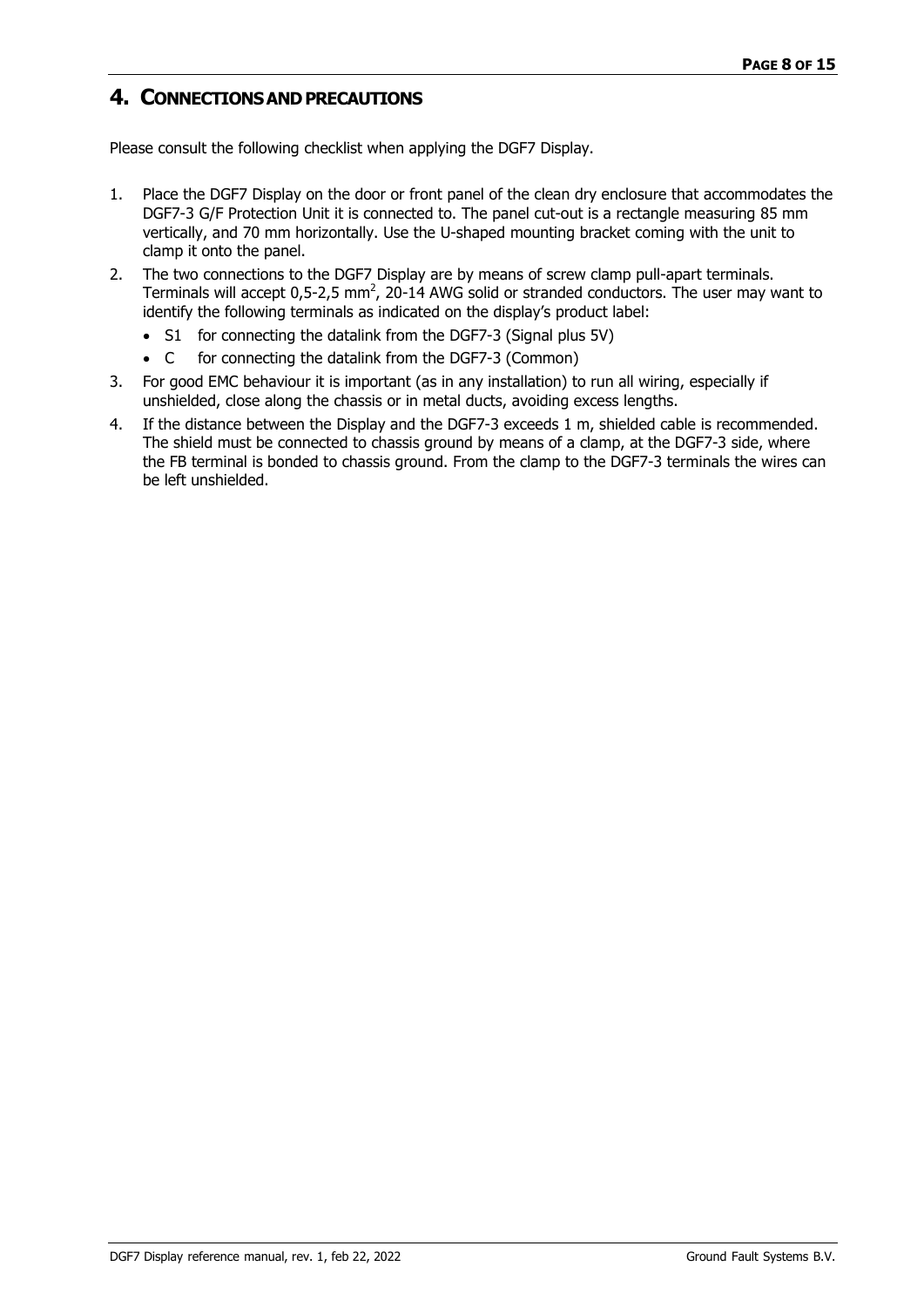# <span id="page-8-0"></span>**5. TECHNICALSPECIFICATIONS**

## <span id="page-8-1"></span>**5.1 Serial datalink circuit**

| Datalink voltage     | Max. $5 \vee DC$                                                    |
|----------------------|---------------------------------------------------------------------|
| Maximum total length | Max. 5 m, within one enclosure. Use shielded cable for<br>over 1 m. |

## <span id="page-8-2"></span>**5.2 Terminals**

| Type                        | Pull-apart                                                                       |
|-----------------------------|----------------------------------------------------------------------------------|
| UL/CSA rating               | 300 V AC, 10 A                                                                   |
| VDE rating                  | 250 V AC, 12 A,<br>pollution degree 3,<br>over-voltage category III              |
| Insulation stripping length | 7 mm                                                                             |
| Torque                      | $0.4 - 0.6$ Nm                                                                   |
| Field wiring                | $0,5 - 2,5$ mm <sup>2</sup> (VDE)<br>20 - 14 AWG (UL/CSA), Cu, solid or stranded |

## <span id="page-8-3"></span>**5.3 Environment**

| Operating temperature | -20 °C to +60 °C          |
|-----------------------|---------------------------|
| Storage temperature   | -25 °C to +80 °C          |
| Humidity              | 85% max (no condensation) |
| Ingress protection    | <b>TP55</b>               |

## <span id="page-8-4"></span>**5.4 Mechanical properties**

| Height            | 95 mm                                             |
|-------------------|---------------------------------------------------|
| Width             | $81 \text{ mm}$                                   |
| Depth             | (excluding bracket and screws)<br>$38 \text{ mm}$ |
| Panel cut-out     | 85 x 70 mm (H x W)                                |
| Mounting bracket  | 2 pieces M5 x 16 plus rings and bracket supplied  |
| Weight (open)     | $0,16$ kg                                         |
| Weight (packaged) | $0,19$ kg                                         |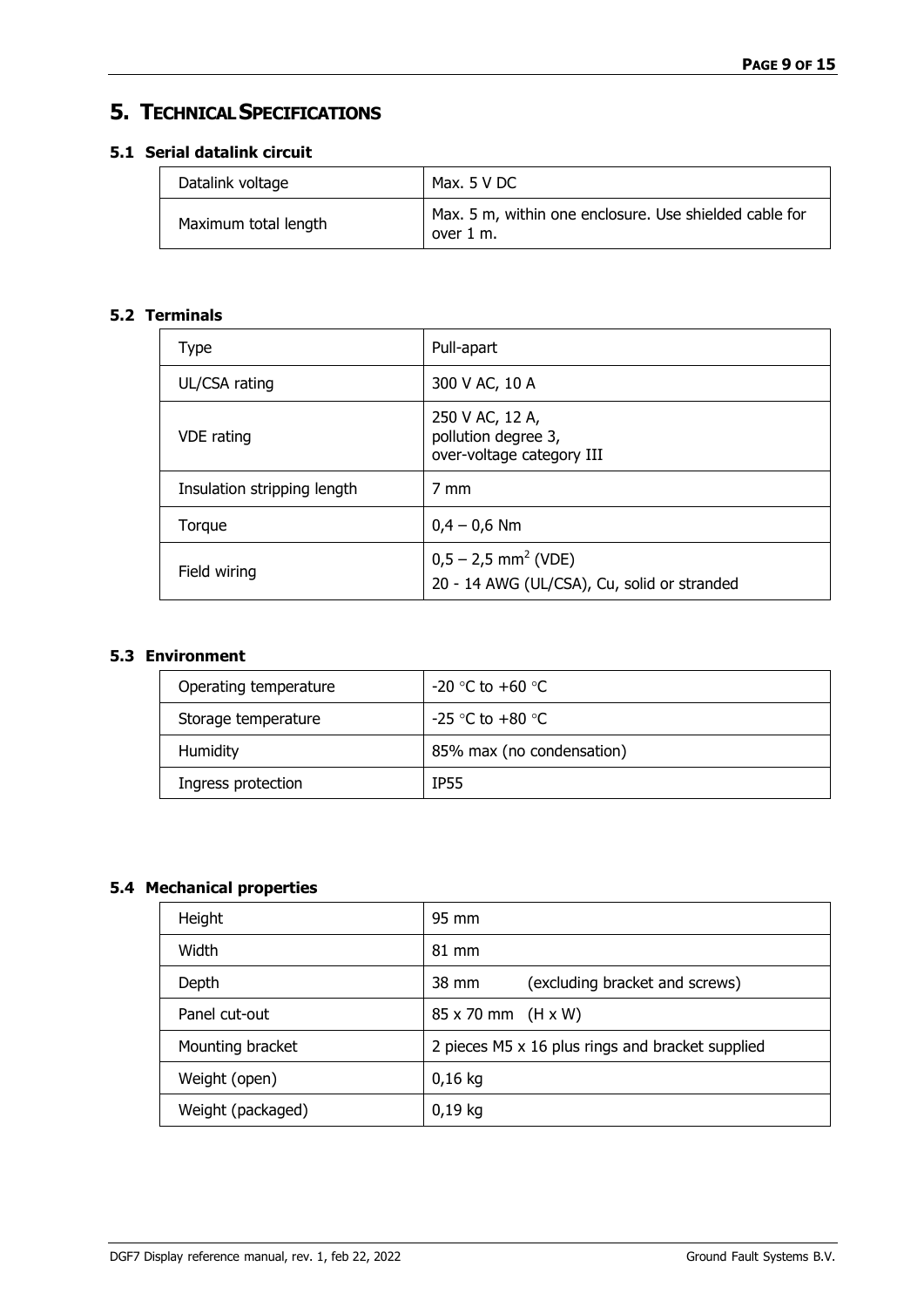# <span id="page-9-0"></span>**6. APPLICABLESTANDARDS**

| EN 61000-6-3  | Electromagnetic compatibility (EMC) - Part 6-3: Generic standards - Emission<br>standard for residential, commercial and light-industrial environments (=lowest<br>levels)<br>30-230 MHz<br>30 $dB\mu$ V at 10 m distance<br>37 dBµV at 10 m distance<br>230-1000 MHz |
|---------------|-----------------------------------------------------------------------------------------------------------------------------------------------------------------------------------------------------------------------------------------------------------------------|
| EN 61000-6-2  | Electromagnetic compatibility (EMC) – Part 6-2: Generic standards – Immunity<br>standard for industrial environments (=highest levels)<br>80-1000 MHz with 80% AM modulation up to 10 V/m at 3 m distance from source                                                 |
| EN 61000-4-2  | Electromagnetic compatibility (EMC) for industrial-process measurement and<br>control equipment - Part 4-2: Electrostatic discharge (ESD) immunity                                                                                                                    |
| EN 61000-4-3  | Electromagnetic compatibility (EMC) for industrial-process measurement and<br>control equipment - Part 4-3: Radiated electromagnetic field immunity                                                                                                                   |
| EN 61000-4-4  | Electromagnetic compatibility (EMC) for industrial-process measurement and<br>control equipment - Part 4-4: Electrical fast transient/burst immunity                                                                                                                  |
| EN 61000-4-5  | Electromagnetic compatibility (EMC) for industrial-process measurement and<br>control equipment - Part 4-5: Surge immunity                                                                                                                                            |
| EN 61000-4-6  | Electromagnetic compatibility (EMC) for industrial-process measurement and<br>control equipment - Part 4-6: Conducted radio frequency field immunity                                                                                                                  |
| EN 61000-4-11 | Electromagnetic compatibility (EMC) for industrial-process measurement and<br>control equipment - Part 4-11: Voltage dips/drops/variations immunity                                                                                                                   |
| EN 60947-5-1  | Low-voltage switchgear and controlgear - Part 5-1: Control circuit devices and<br>switching elements - Electromechanical control circuit devices                                                                                                                      |
| IEC 60755     | General requirements for residual current operated protective devices                                                                                                                                                                                                 |
| UL            | UL 1053 Ground-Fault Sensing and Relaying Equipment, Class 1                                                                                                                                                                                                          |
| <b>CSA</b>    | C22.2 No. 144-M91 Ground Fault Circuit Interrupters                                                                                                                                                                                                                   |
| <b>CE</b>     | CE mark - Declaration of Conformity                                                                                                                                                                                                                                   |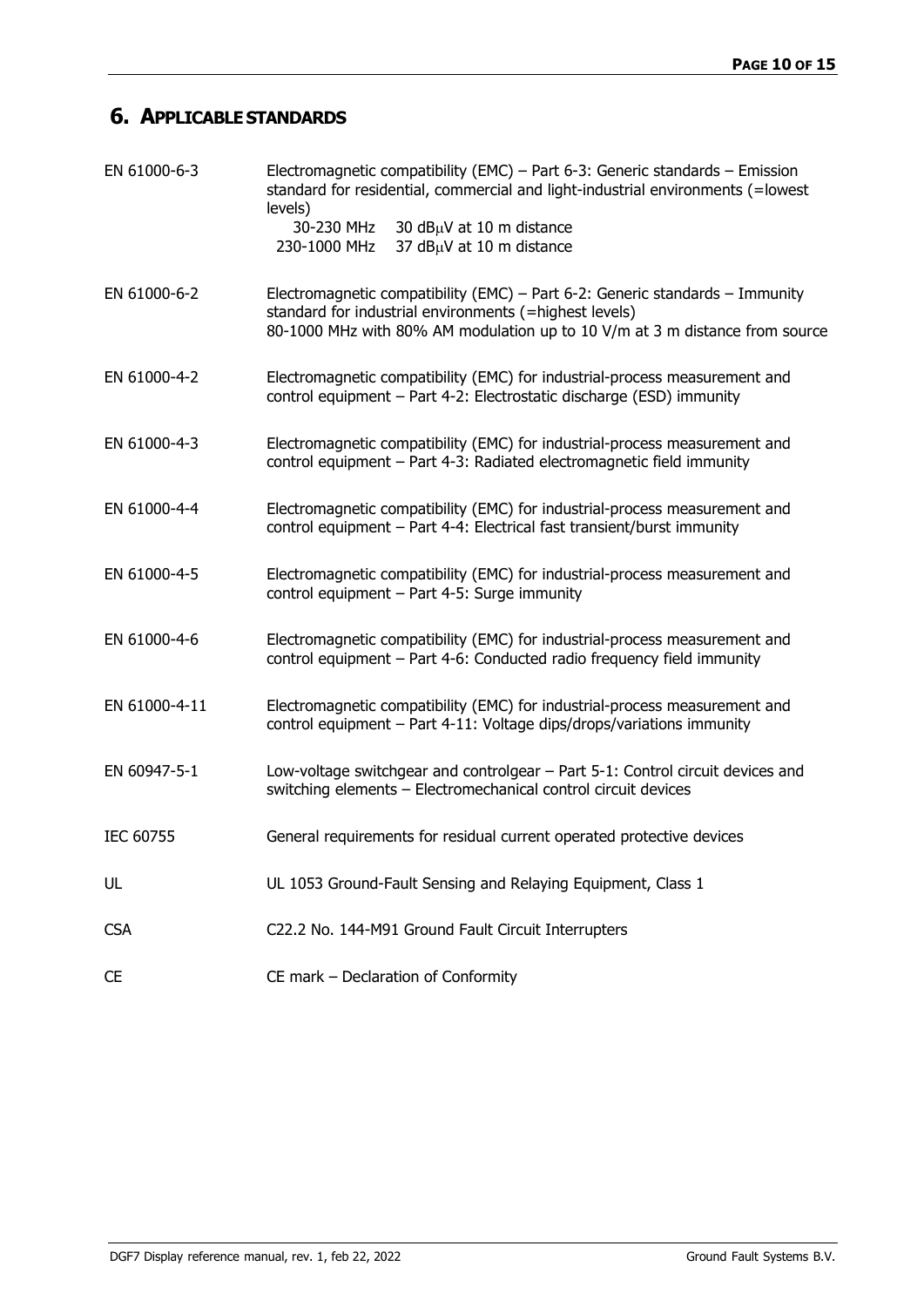# <span id="page-10-0"></span>**7. TABLESANDFIGURES**

#### <span id="page-10-1"></span>**7.1 Table 1 - DGF7-3 dipswitch settings**

'R' denotes right and 'L' denotes left.

Values are primary currents for a 500:1 ratio internal or external Current Sensor. For other ratio's see [Table](#page-11-0) 2.

| Switch no.         | <b>Parameter</b>                                           | Set to                                                                                                                                    | <b>Meaning</b>                                                                                                                                                                                                                                                                                                  |
|--------------------|------------------------------------------------------------|-------------------------------------------------------------------------------------------------------------------------------------------|-----------------------------------------------------------------------------------------------------------------------------------------------------------------------------------------------------------------------------------------------------------------------------------------------------------------|
| 1 2 3              | Ground Fault<br>Trip level                                 | $\overline{1}$ $\overline{1}$ $\overline{6}$<br>L R<br>R L<br>L<br>R R<br>L<br>L.<br>R<br>$\mathsf{L}$<br>L R<br>R.<br>R R L<br>R R<br>R. | 0,030 A<br>0,100<br>A<br>0,250<br>A<br>0,37<br>A<br>0,50<br>A<br>1,00<br>A<br>3,00<br>A<br>0,060<br>A                                                                                                                                                                                                           |
| 4 5 6              | <b>Ground Fault</b><br>Trip Delay time<br>and Trip Inhibit | $\mathbf{1}$<br>L R<br>R L<br>R R<br>L<br>L L<br>R<br>L R<br>R.<br>R L<br>R.<br>R R<br>R.                                                 | $20 \text{ ms}$<br>without Trip Inhibit<br>$20 \text{ ms}$<br>with Trip Inhibit<br>without Trip Inhibit<br>$100 \text{ ms}$<br>100 ms<br>with Trip Inhibit<br>300 ms<br>without Trip Inhibit<br>with Trip Inhibit<br>300 ms<br>without Trip Inhibit<br>1 <sub>s</sub><br>3 <sub>s</sub><br>without Trip Inhibit |
| 78                 | <b>Operating Mode</b>                                      | L L<br>L R<br>R.<br>-L<br>$\mathsf{R}$<br>R.                                                                                              | Continuous Non-Failsafe operation<br>Continuous Failsafe operation<br>Pulsed Non-Failsafe operation<br>Pulsed Failsafe operation                                                                                                                                                                                |
| ◆ Factory settings |                                                            |                                                                                                                                           |                                                                                                                                                                                                                                                                                                                 |

[Back to G/F Trip Level display.](#page-3-3)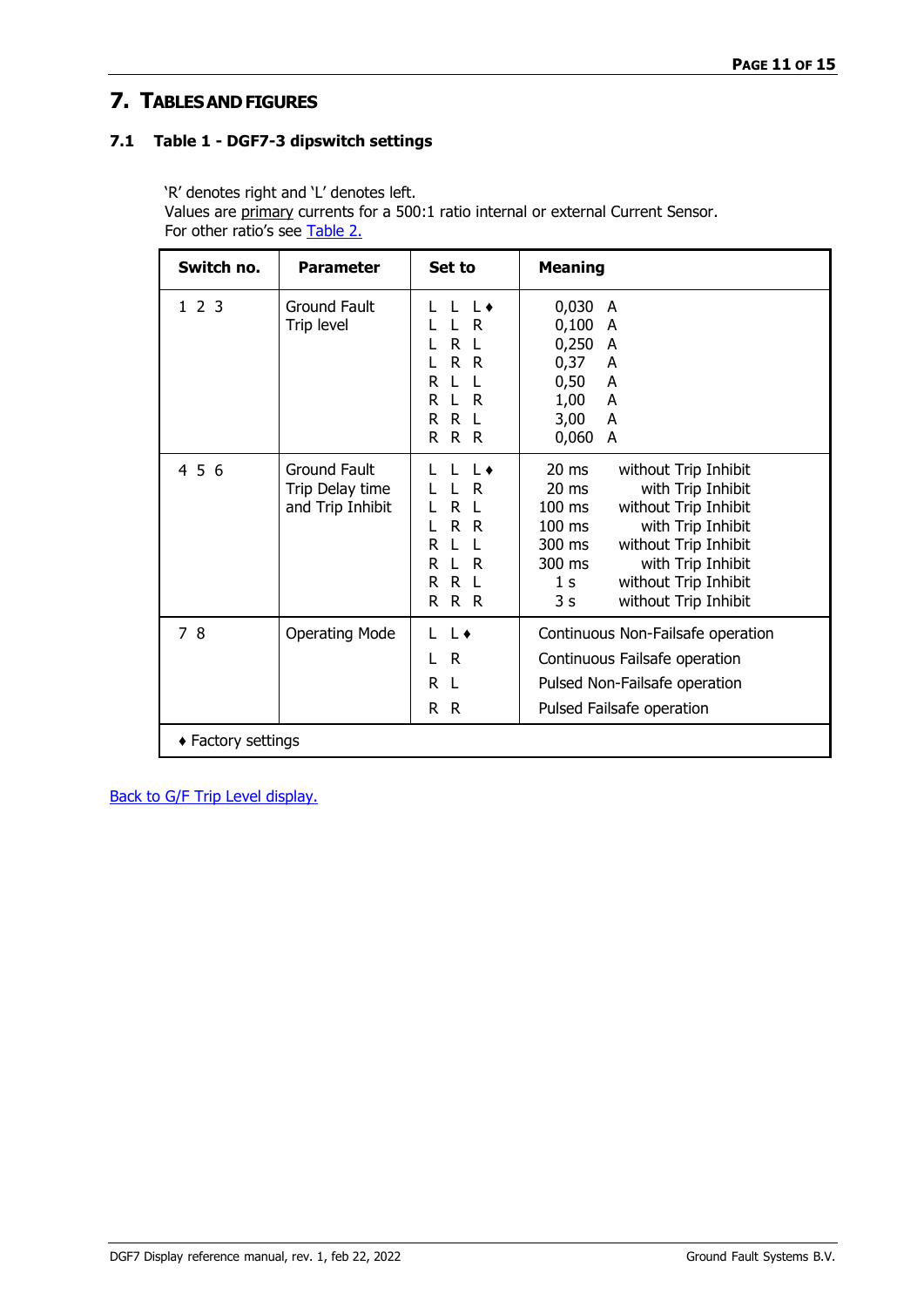#### <span id="page-11-0"></span>**7.2 Table 2 - DGF7 Display settings versus current read-out**

| No.                                                        | 0(a)       | 0(b)                  | 1                  | $\overline{2}$     | 3                    | 4                    |
|------------------------------------------------------------|------------|-----------------------|--------------------|--------------------|----------------------|----------------------|
| <b>DGF7-3</b><br>Internal/<br>setting<br>external<br>500:1 |            | Interposing<br>5000:5 | External<br>1000:1 | External<br>2000:1 | External<br>10.000:1 | Interposing<br>500:5 |
|                                                            |            |                       |                    |                    |                      |                      |
| 0,030 A                                                    | 0,030<br>A | 0,030 kA              | 0,060A             | 0,120A             | 0,60<br>A            | 3,00<br>A            |
| 0,100 A                                                    | 0,100<br>A | 0,100 kA              | 0,200A             | 0,40<br>A          | 2,00<br>A            | 10,0<br>A            |
| 0,250 A                                                    | 0,250<br>A | 0,250 kA              | 0,50<br>A          | 1,00<br>A          | 5,0<br>A             | 25,0<br>A            |
| 0,37<br>A                                                  | 0,37<br>A  | 0,37<br>kA            | 0,74<br>A          | 1,48 A             | 7,4<br>A             | 37<br>A              |
| 0,50<br>A                                                  | 0,50<br>A  | 0,50<br>kA            | 1,00<br>A          | 2,00<br>A          | 10,0<br>A            | 50<br>A              |
| 1,00<br>A                                                  | 1,00<br>A  | 1,00<br>kA            | 2,00<br>A          | 4,0<br>A           | 20,0<br>A            | 100<br>A             |
| 3,00<br>A                                                  | 3,00<br>A  | 3,00<br>kA            | 6,0<br>A           | 12,0<br>A          | 60<br>A              | 300<br>A             |
| 0,060 A                                                    | 0,060<br>A | 0,060 kA              | 12,0<br>A          | 24,0<br>A          | 120<br>A             | 600<br>A             |

Values are primary currents.

Note: When using a 5000:5 interposing CT, the user needs to remember that displayed currents are in kA; (see [section](#page-3-2) 2.3), the 'kA' box can be checked with a marker on the display's front panel, making this obvious.

The G/F Trip Level can be called forward by keeping the 'SHOW TRIP' pushbutton pressed longer than 2 seconds. The information remains visible until the pushbutton is released.

Back to G/F Trip Level [display.](#page-3-2) [Back to Display Settings.](#page-6-1) [Back to Table 1.](#page-10-1)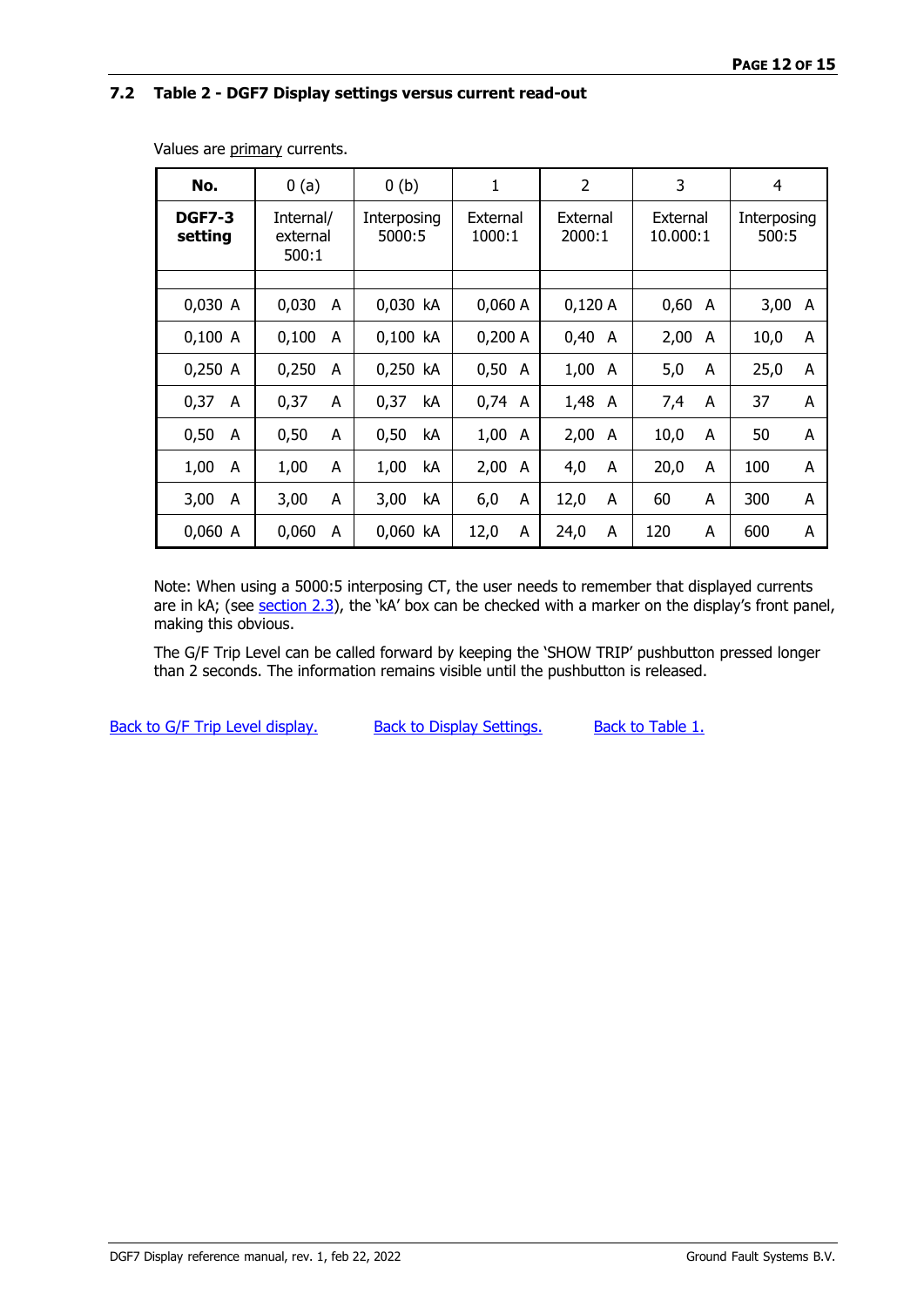#### <span id="page-12-0"></span>**7.3 Table 3 - Trip codes**

| <b>Code</b>     | <b>Description</b>                                                                                                                                                                                                                                                                                                                                   |
|-----------------|------------------------------------------------------------------------------------------------------------------------------------------------------------------------------------------------------------------------------------------------------------------------------------------------------------------------------------------------------|
| 00              | <b>TEST GROUND FAULT</b><br>The user started a test and as a result of that the system tripped.                                                                                                                                                                                                                                                      |
| 01              | <b>GROUND FAULT</b><br>Residual current exceeded the G/F Trip Level during the G/F Trip Delay, but never<br>exceeded the H/C Trip Level.                                                                                                                                                                                                             |
| 02 <sub>2</sub> | SHORT CIRCUIT TO GROUND<br>Residual current exceeded the S/C Trip Level; system response was instantaneous.<br>In case Type 2 Co-ordination is used, the upstream device tripped correctly, and<br>after the current went to zero as a result, the DGF7-3 activated its trip relay to<br>isolate the faulty circuitry.                               |
| 03              | BACKUP TRIP (UPSTREAM FAILED)<br>This trip can only occur when the Trip Inhibit function is used. Residual current<br>exceeded the H/C Trip Level, but the upstream device failed to trip. The DGF7-3<br>then tripped as a last resort. The contactor should be inspected, since its contacts<br>may well be damaged.                                |
| 04              | <b>EXTERNAL CS OPEN CIRCUIT</b><br>The connection to an external CS was detected to be open for approximately 2<br>seconds. This error is latched, so intermittent failures are captured.                                                                                                                                                            |
| 05              | <b>EXTERNAL CS SHORTED</b><br>The connection to an external CS was detected to be shorted for approximately 2<br>seconds. This error is latched, so intermittent failures are captured.                                                                                                                                                              |
| 06              | <b>TRIP FAILED</b><br>A trip state on top of one of the possible trips described above. Residual current<br>remained high after a trip. Pressing reset clears this trip, but not yet the trip state,<br>such that the LCD display now shows the original trip code and the red LED on the<br>DGF7-3 will now show the original trip's flashing code. |
| 08              | FAILSAFE LOSS OF CONTROL VOLTAGE<br>The DGF7-3 base unit is used in one of the failsafe trip relay modes, and it lost<br>control voltage while not being tripped.                                                                                                                                                                                    |

**Back to Trip code [display.](#page-3-4)**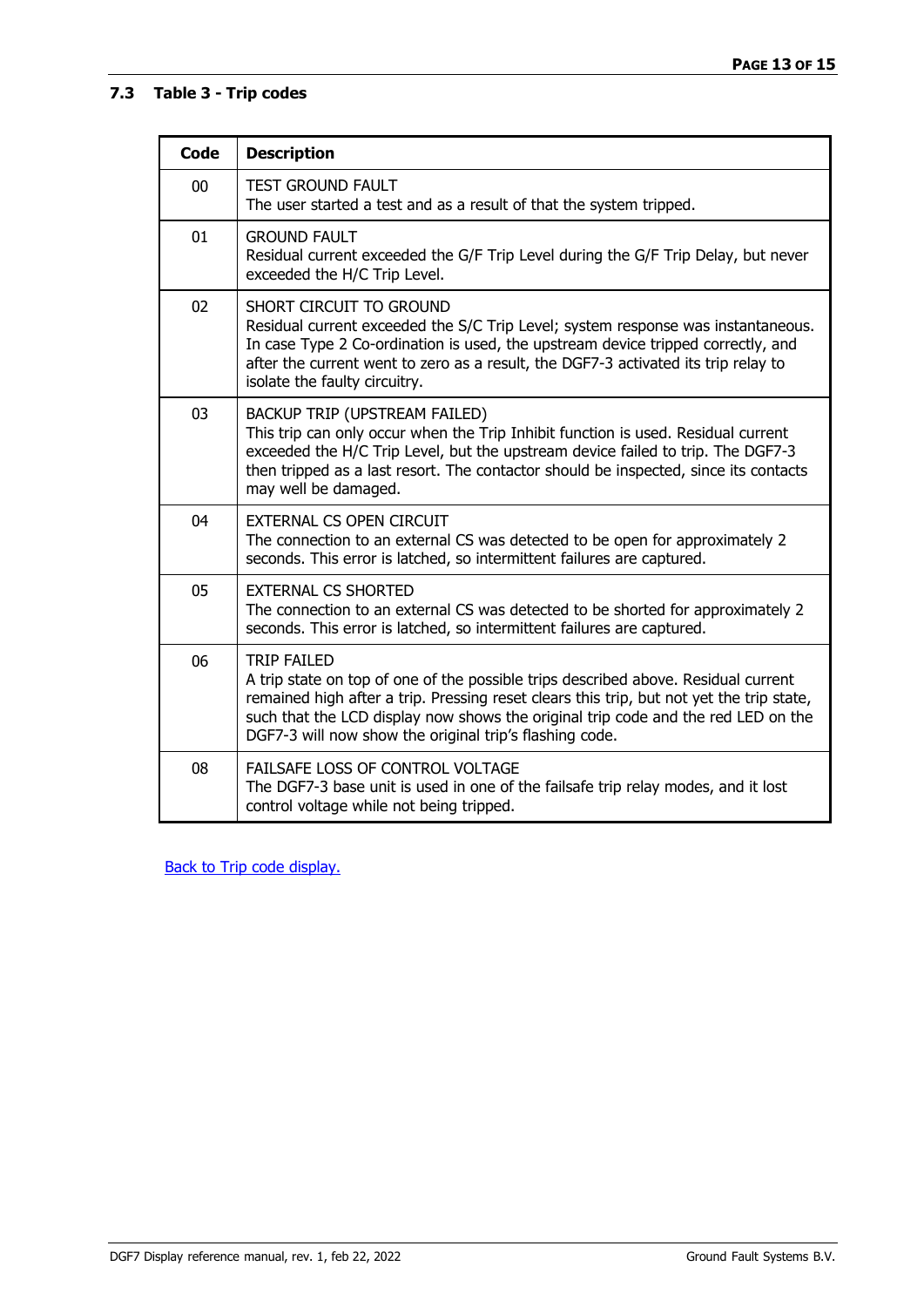<span id="page-13-0"></span>